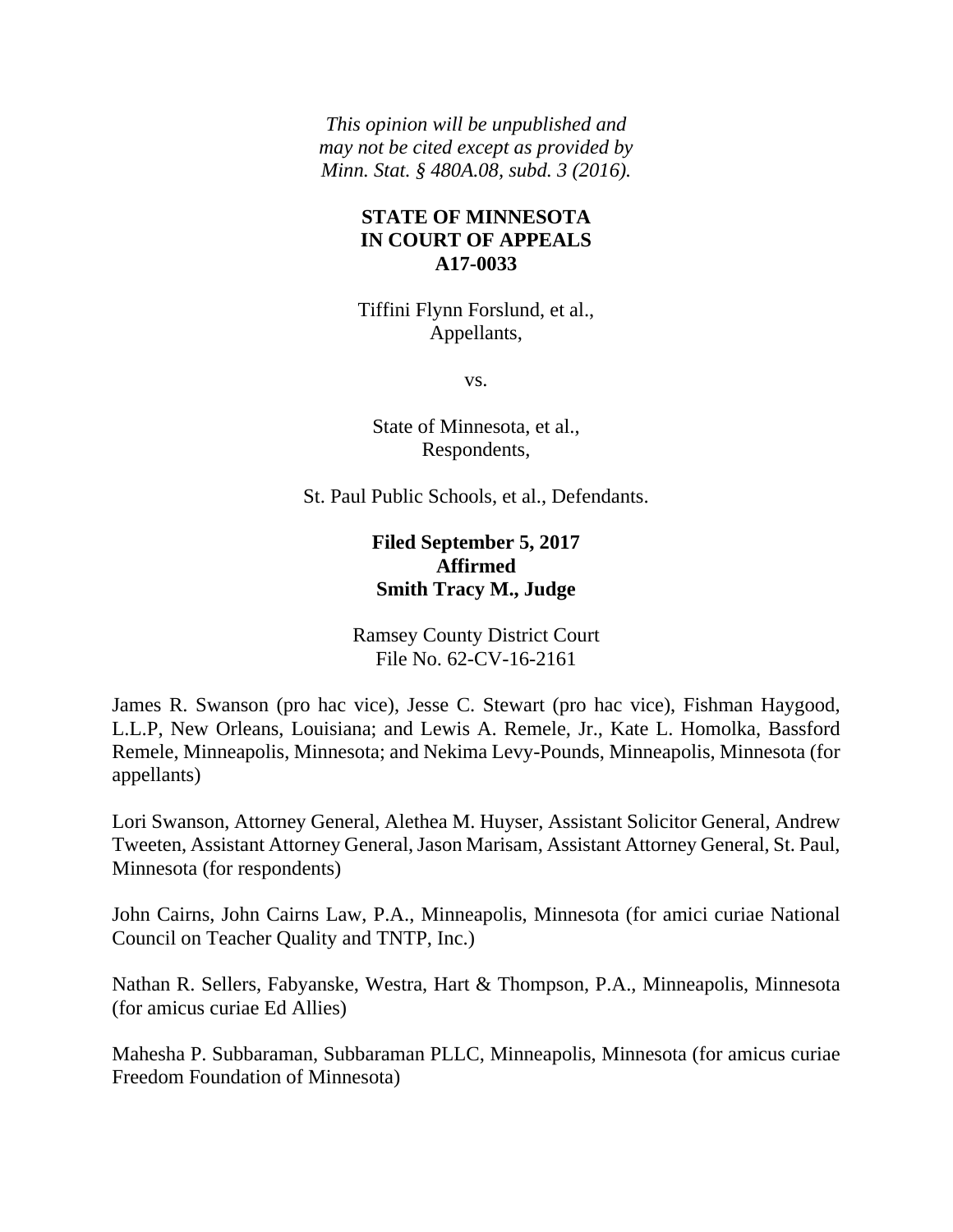Samuel J. Lieberman, American Federation of Teachers, AFL-CIO, Washington, D.C. (for amici curiae American Federation of Teachers, AFL-CIO and National Education Association)

Timothy J. Louris, Miller O'Brien Jensen, P.A., Minneapolis, Minnesota (for amici curiae Centro de Trabajadores Unidos en Lucha, TakeAction Minnesota, and ISAIAH)

Jess Anna Glover, Christina L. Ogata, Cedrick R. Frazier, Education Minnesota, St. Paul, Minnesota; and Roger Aronson, Minneapolis, Minnesota (for amici curiae Education Minnesota and Minnesota Association of Secondary School Principals)

 Considered and decided by Smith, Tracy M., Presiding Judge; Cleary, Chief Judge; and Toussaint, Judge.

## **U N P U B L I S H E D O P I N I O N**

### **SMITH, TRACY M.**, Judge

 $\overline{a}$ 

Under Minnesota law, tenured teachers in public schools are entitled to certain procedural protections before they may be discharged. *See* Minn. Stat. §§ 122A.40, .41 (2016) (the teacher-tenure statutes). Appellants Tiffini Flynn Forslund, Justina Person, Bonnie Dominguez, and Roxanne Draughn argue that the teacher-tenure statutes unconstitutionally burden their children's right to an adequate education by protecting the jobs of ineffective teachers in violation of the Education Clause and Equal Protection Clause of the Minnesota Constitution. The district court dismissed appellants' claims under Minn. R. Civ. P. 12.02.

 Appellants argue on appeal that the district court erred in concluding that (1) appellants do not have standing; (2) appellants' claims are nonjusticiable under the

Retired judge of the Minnesota Court of Appeals, serving by appointment pursuant to Minn. Const. art. VI, § 10.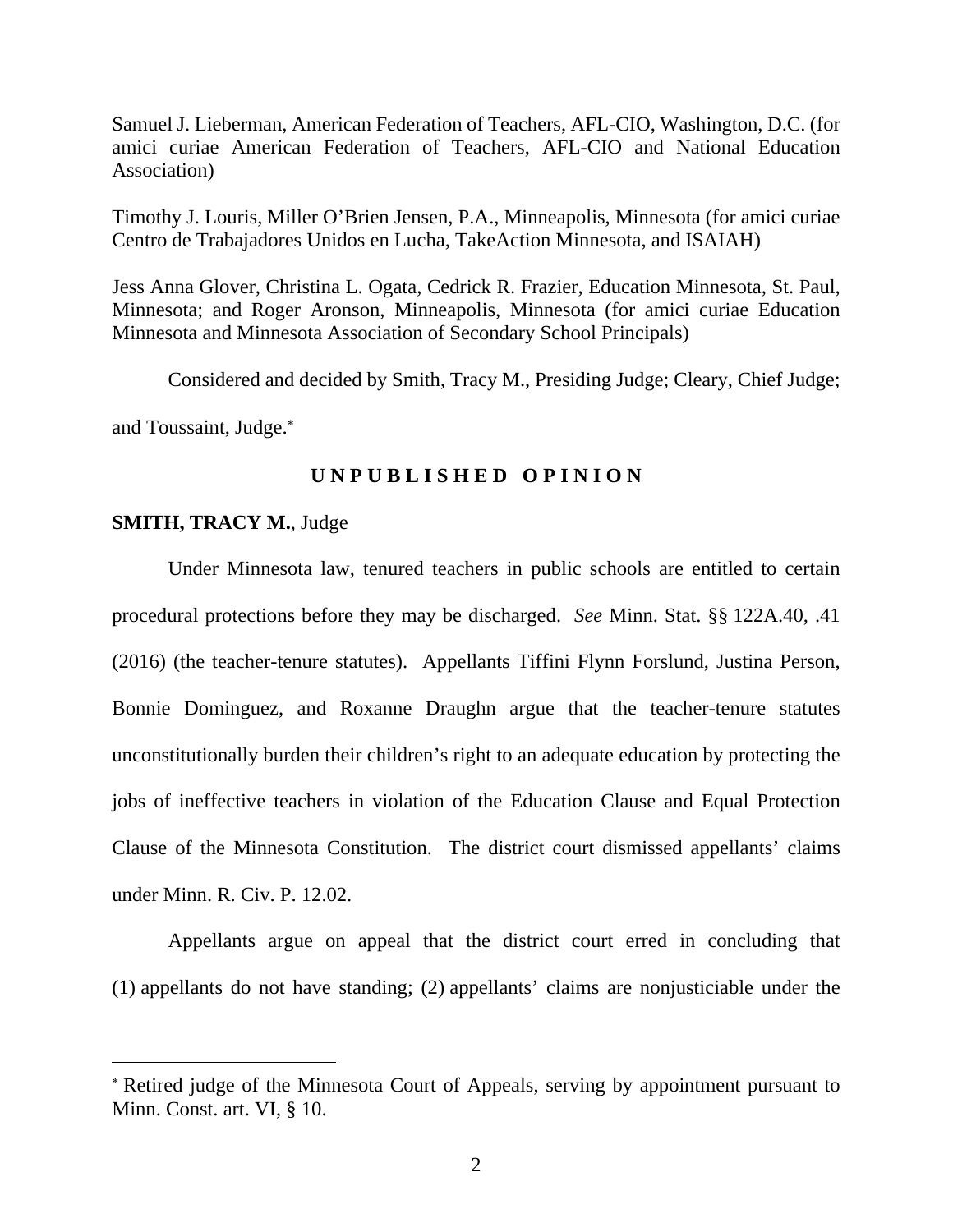political-question doctrine; (3) appellants failed to state a claim under the Education Clause; and (4) appellants failed to state a claim under the Equal Protection Clause. Appellants also argue that the district court erred because it did not allow them to amend their complaint before dismissing their claims. Because we conclude that appellants' Education Clause claim and Equal Protection Clause claim raise nonjusticiable political questions under a recent Minnesota Court of Appeals decision, and because appellants failed to properly file a motion for leave to amend their complaint, we affirm. We do not address the remainder of appellants' arguments.

#### **FACTS**

 Minnesota's teacher-tenure statutes provide public-school teachers who have successfully completed a three-year probationary period with procedural protections when a school district seeks to terminate their employment. Before termination, the school board must provide the tenured teacher with notice, stating the grounds for the proposed termination. Minn. Stat. §§ 122A.40, subd. 7(a), .41, subd. 7. The school board may terminate a teacher's employment for a number of reasons, including "inefficiency in teaching." Minn. Stat. §§ 122A.40, subd. 9, .41, subd. 6. After receiving notice of the proposed termination, tenured teachers have a right to a hearing before the school board or an arbitrator. Minn. Stat. §§ 122A.40, subd. 7(a), .41, subd. 7. At this hearing, the teacher may be represented by counsel, examine witnesses, and present arguments. Minn. Stat. §§ 122A.40, subd. 14, .41, subd. 8. If the school board decides to terminate the teacher's employment, it must issue a written decision explaining the grounds on which it based its decision. Minn. Stat. §§ 122A.40, subd. 16, .41, subd. 10.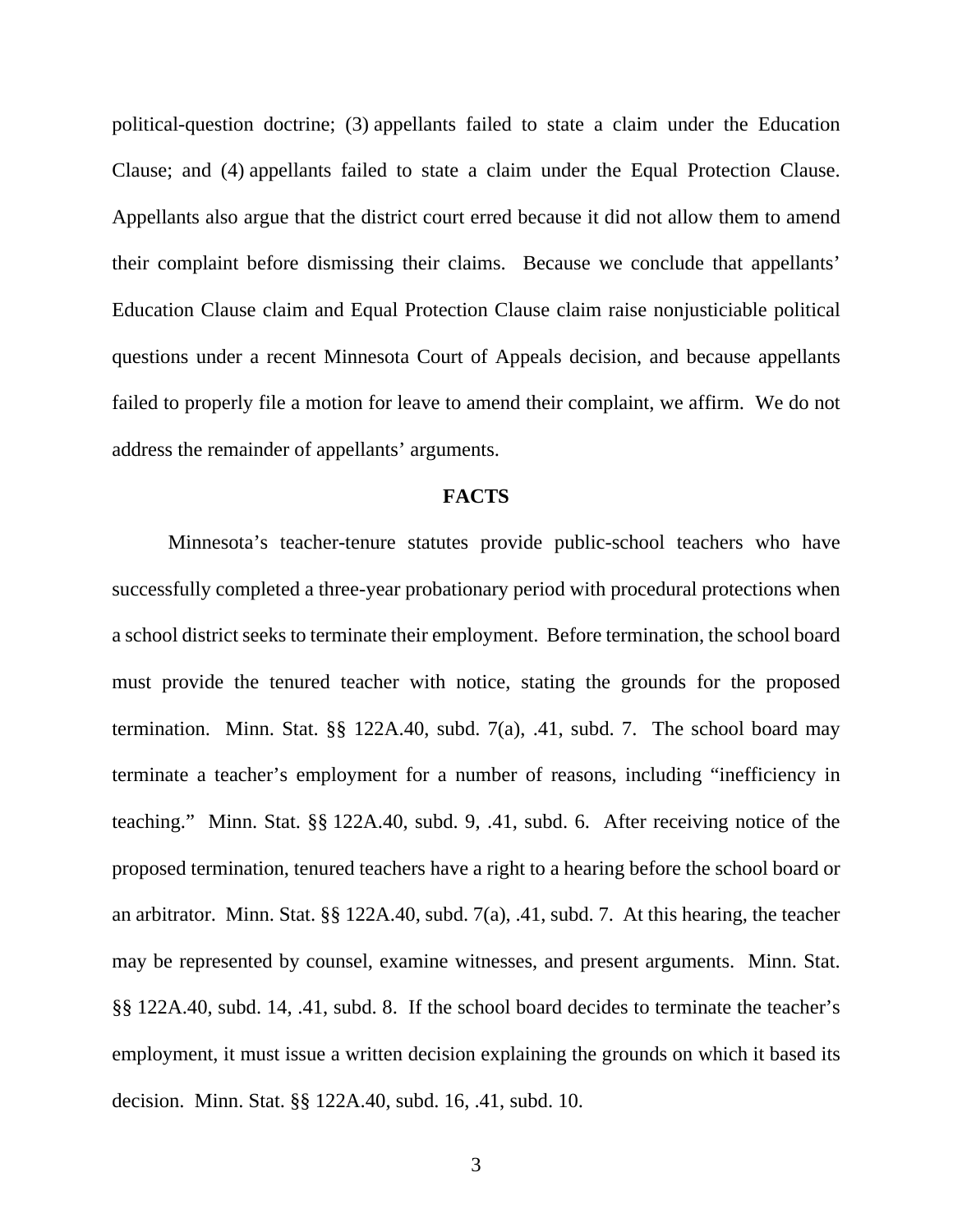Appellants, the parents of children enrolled in Minnesota schools, allege that these "time-consuming and expensive hurdles" make it "all but impossible" to dismiss ineffective teachers. In particular, appellants assert that the teacher-tenure statutes "(1) prematurely confer near permanent employment on Minnesota teachers [and] (2) effectively prevent the removal of chronically ineffective teachers from their classrooms and, instead, result in the shuffling of ineffective teachers from higherperforming schools to already lower-performing schools."

 Appellants seek a judgment declaring that the teacher-tenure statutes violate the Minnesota Constitution and a permanent injunction enjoining the enforcement of the statutes. For purposes of this appeal, $<sup>1</sup>$  appellants argue that the teacher-tenure statutes</sup> violate the Minnesota Constitution in two ways. First, appellants argue that the teachertenure statutes violate the Education Clause because students are deprived of a "uniform and thorough education" when they are taught by ineffective teachers. Second, appellants argue that the teacher-tenure statutes violate the Equal Protection Clause by creating an "arbitrary distinction between schools that provide their students with the constitutionally required uniform and thorough education, and schools in which students are more likely to be taught by ineffective teachers."

 Respondents moved to dismiss appellants' claims under Minn. R. Civ. P. 12.02. The district court granted respondents' motion, concluding that (1) appellants lack standing, (2) appellants' claims present nonjusticiable political questions, and

<sup>&</sup>lt;sup>1</sup> Appellants have abandoned a claim that the statutes violate students' rights under the Minnesota Constitution's Due Process Clause. *See* Minn. Const. art. I, § 7.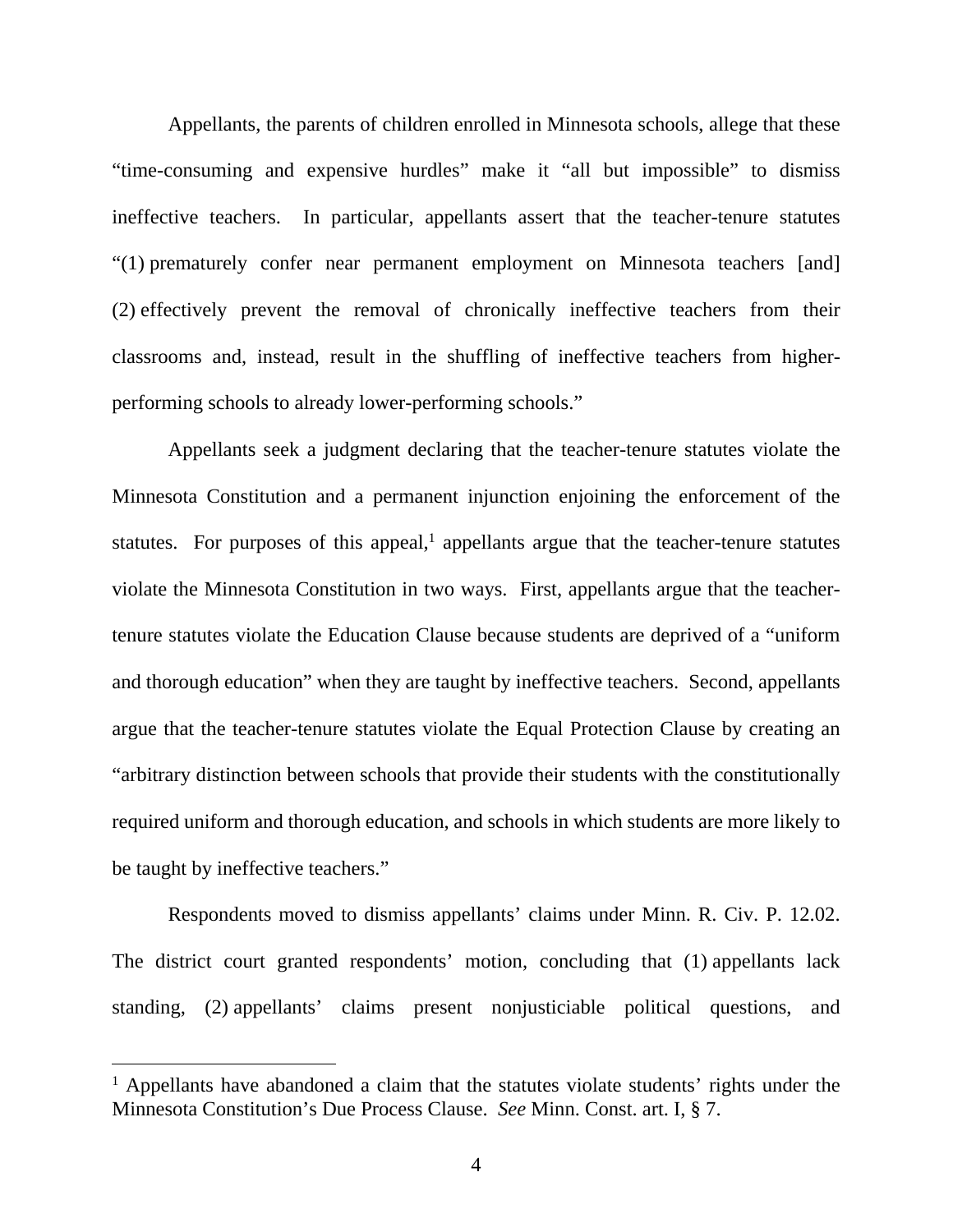(3) appellants failed to state claims under the Education Clause or the Equal Protection Clause.

This appeal follows.

#### **D E C I S I O N**

### **I. Appellants' claims present nonjusticiable political questions.**

Appellants argue that the district court erred in concluding that their claims present nonjusticiable political questions. In particular, appellants argue that our recent decision in *Cruz-Guzman v. State*, 892 N.W.2d 533 (Minn. App. 2017), *review granted* (Minn. Apr. 26, 2017), is distinguishable and that the Minnesota Supreme Court created a standard to evaluate whether a government action interferes with the right to an adequate education in *Skeen v. State*, 505 N.W.2d 299 (Minn. 1993). Justiciability is a question of law that we review de novo. *See McCaughtry v. City of Red Wing*, 808 N.W.2d 331, 337 (Minn. 2011).

Appellants' claims are based on the Education Clause and the Equal Protection Clause of the Minnesota Constitution. The Education Clause of the Minnesota Constitution states, "The stability of a republican form of government depending mainly upon the intelligence of the people, it is the duty of the legislature to establish a general and uniform system of public schools." Minn. Const. art. XIII, § 1. The Equal Protection Clause of the Minnesota Constitution states, "No member of this state shall be disenfranchised or deprived of any of the rights or privileges secured to any citizen thereof, unless by the law of the land or the judgment of his peers." Minn. Const. art. I, § 2. The Equal Protection Clause "mandate[s] that all similarly situated individuals shall be treated alike." *Scott v. Minneapolis Police Relief Ass'n*, 615 N.W.2d 66, 74 (Minn. 2000). A statute may violate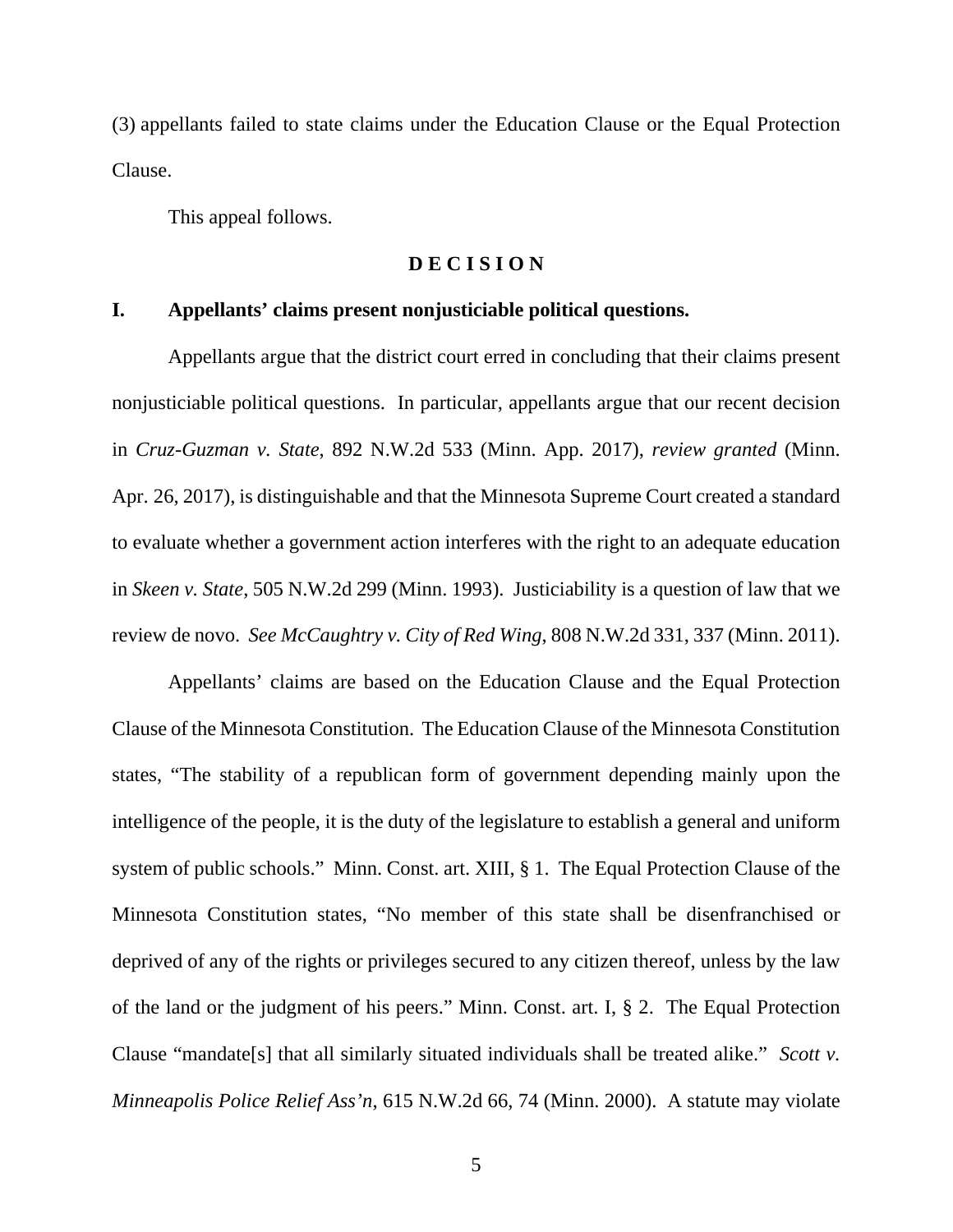the Equal Protection Clause if it involves a suspect classification or impermissibly limits a fundamental right. *Granville v. Minneapolis Pub. Schs., Special Dist. No. 1*, 668 N.W.2d 227, 230 (Minn. App. 2003), *review denied* (Minn. Nov. 18, 2003). Education is a fundamental right created by the Education Clause. *Skeen*, 505 N.W.2d at 313.

Courts lack subject-matter jurisdiction to hear claims arising out of political questions that are best resolved by the other branches of government. *See McConaughy v. Sec'y of State*, 106 Minn. 392, 415, 119 N.W. 408, 417 (1909). As explained by the U.S. Supreme Court, a political question involves (1) a textually demonstrable constitutional commitment of the issue to a particular political department, (2) a lack of judicially discoverable and manageable standards for resolving it, (3) the impossibility of deciding the question without making an initial policy determination of a kind clearly for nonjudicial discretion, (4) the impossibility of a court's undertaking independent resolution without expressing a lack of the respect due to other branches of government, (5) an unusual need for unquestioning adherence to a political decision already made, or (6) the potential for confusion from multiple conflicting decisions by various departments on one question. *Baker v. Carr*, 369 U.S. 186, 217, 82 S. Ct. 691, 710 (1962). Constitutional questions are not immune from the political-question doctrine. *See id.* (applying the political-question doctrine to an issue concerning the Fourteenth Amendment of the U.S. Constitution); *Cruz-Guzman*, 892 N.W.2d at 535, 538-40 (applying the political-question doctrine to an issue concerning the Education Clause and Equal Protection Clause).

Recently, and after the district court's decision in this case, we held in *Cruz-Guzman* that claims based on a purported right to an education of a certain quality under the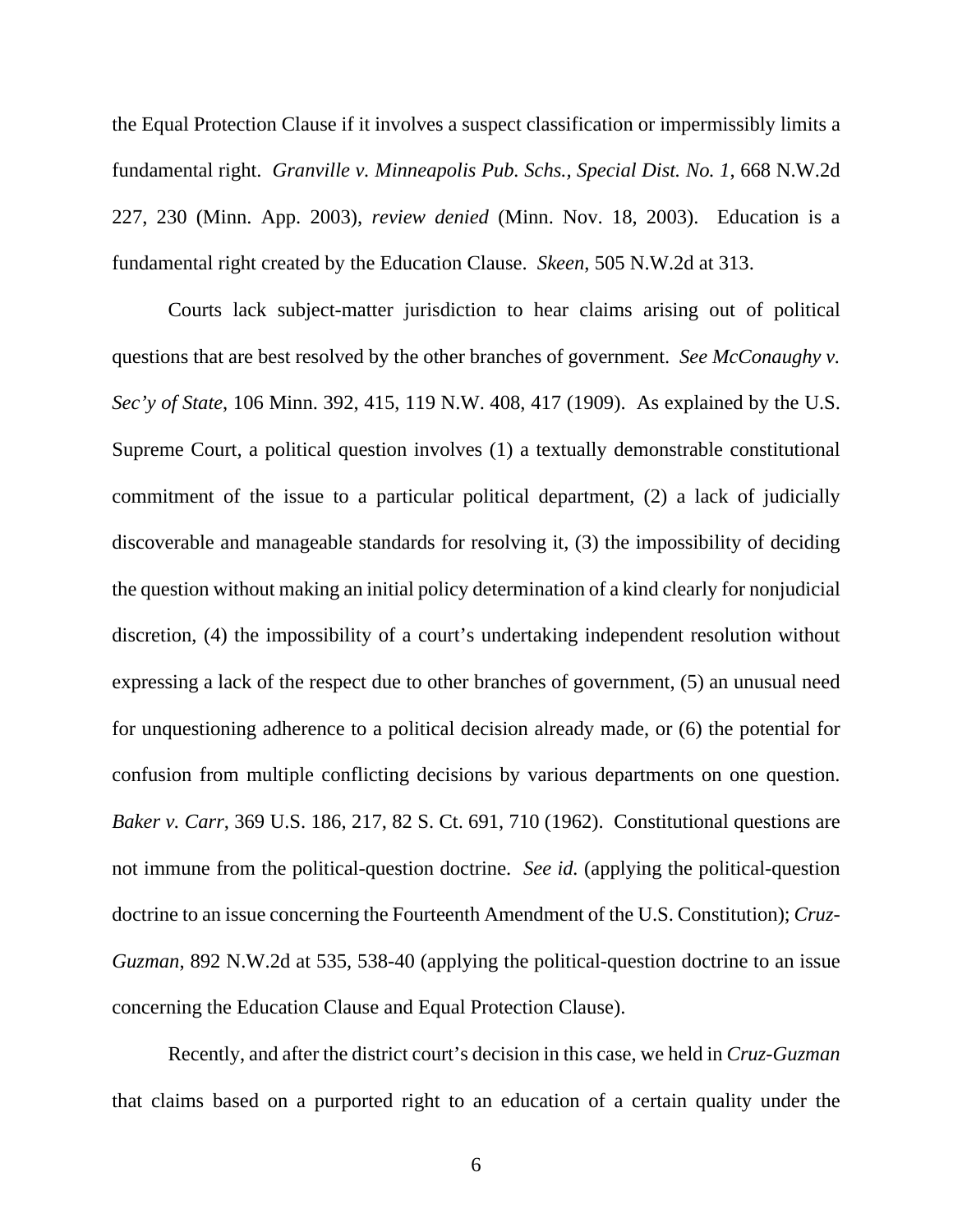Education Clause present nonjusticiable political questions. 892 N.W.2d at 534. The plaintiffs in *Cruz-Guzman* alleged that Minnesota public schools are racially and socioeconomically segregated and that this segregation results in achievement gaps, in violation of their children's right to an "adequate" education under the Education Clause and the Equal Protection Clause. *Id.* at 535. On appeal from the district court's decision on a motion to dismiss, this court concluded that the plaintiffs' claims implicated three characteristics of a nonjusticiable political question. *Id.* at 536. First, to the extent that the Education Clause mandates the provision of a certain quality of education, it textually commits that duty and the establishment of the appropriate qualitative standard to the legislature. *Id.* at 539. Second, to resolve the plaintiffs' claims, the court would have to create an applicable standard, which is an initial policy determination for the legislature. *Id.* at 539-40. Finally, the court could not discover a manageable standard for resolving the plaintiffs' inadequate-education claims. *Id.* at 540.

We adhere to the analysis of *Cruz-Guzman* in concluding that appellants' Education Clause and Equal Protection Clause claims present nonjusticiable political questions. Appellants' Education Clause claim is founded on their asserted right, under that clause, to an adequate education, which, they assert, is impaired by ineffective teaching caused by the procedural protections for teachers in the teacher-tenure statutes. As in *Cruz-Guzman*, even assuming that the Education Clause includes an adequacy requirement based on a qualitative standard, appellants' claim would still require us to define the qualitative standard. *Id.* at 538. Specifically, we would need to decide whether that qualitative standard includes effective teaching and what effective teaching means, in terms of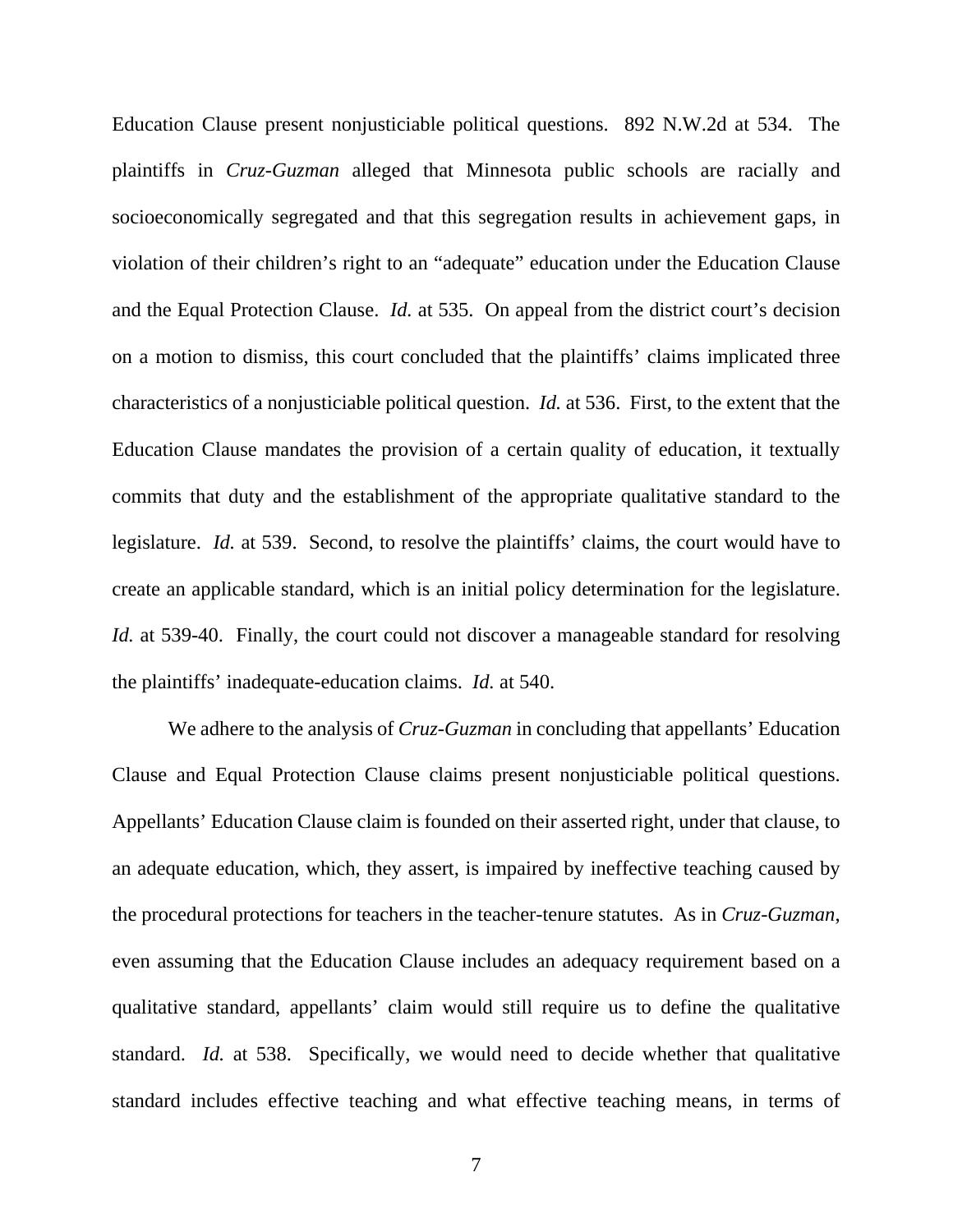defining both what an effective teacher is and what level or prevalence of ineffectiveness in teaching represents an inadequate education under the Constitution. In other words, what quality of teaching is constitutionally required? Appellants have not identified a constitutional standard that answers this question. Appellants concede that a number of ineffective teachers will remain in the education system even if the teacher-tenure statutes are held unconstitutional. Appellants do not identify what percentage of ineffective teachers would demonstrate an unconstitutional burden on children's right to an adequate education. As in *Cruz-Guzman*, because resolution of appellants' claims "requires the establishment of a qualitative educational standard, which is a task for the legislature and not the judiciary," appellant's Education Clause claim presents a nonjusticiable political question. *Id.* at 541.

Appellants' Equal Protection Clause claim raises the same political question. Appellants argue that the teacher-tenure statutes result in the assignment of an ineffective teacher to some students and not to others, and thus limit their children's fundamental right to an adequate education.<sup>2</sup> See Granville, 668 N.W.2d at 230. Again, we would need to determine the constitutionally required quality of teaching in order to determine whether the teacher-tenure statutes result in an unconstitutional limitation on the fundamental right to education. As *Cruz-Guzman* concluded, equal protection claims based on a purported

 $\overline{a}$ 

 $2$  Appellants argued before the district court that the teacher-tenure statutes resulted in a disparate impact on students of different racial and socioeconomic backgrounds. Appellants have abandoned these arguments on appeal.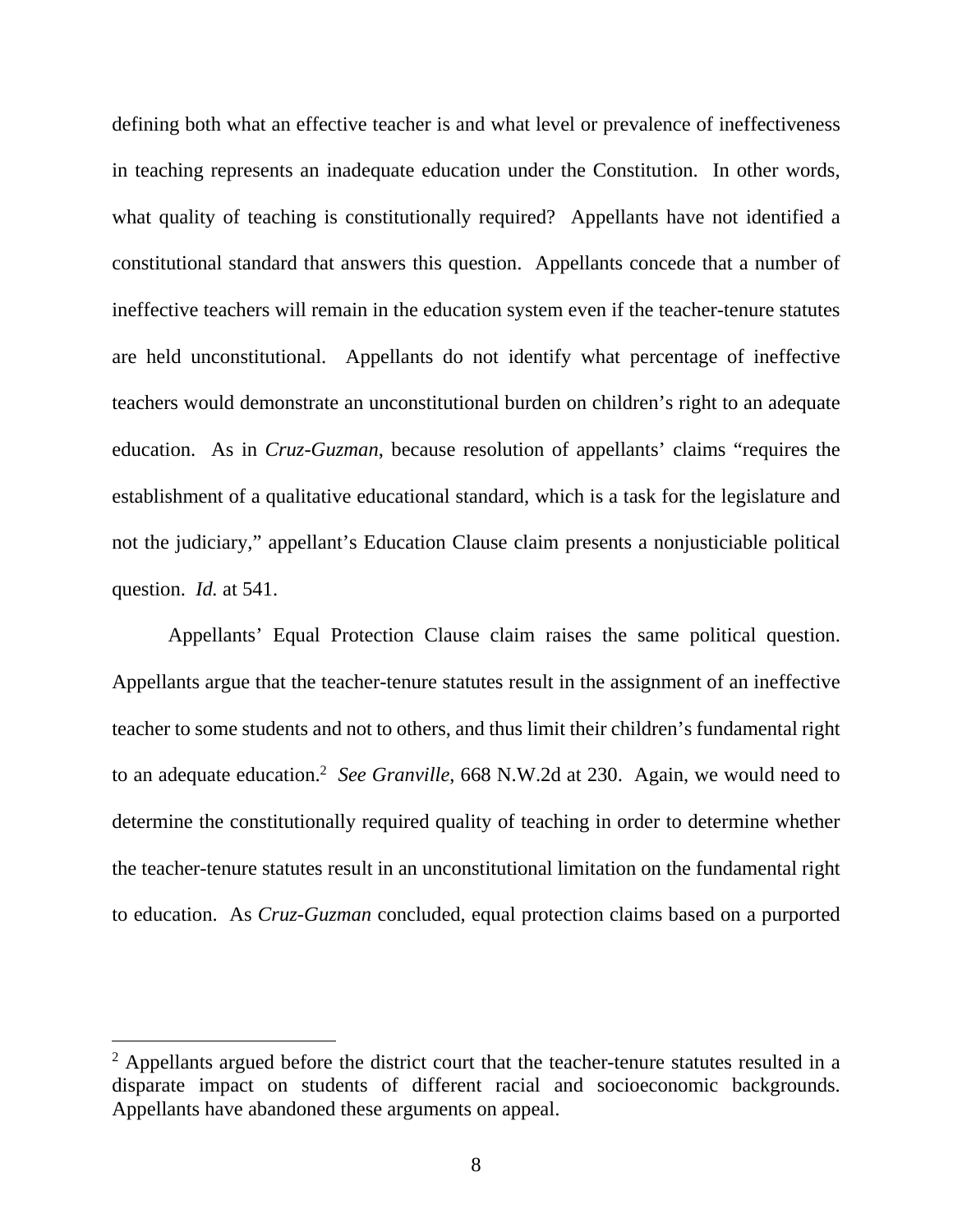right to an education of a certain quality are nonjusticiable. *Cruz-Guzman*, 892 N.W.2d at 541.

Appellants argue that *Cruz-Guzman* is distinguishable for three reasons. First, appellants observe that the plaintiffs in *Cruz-Guzman* challenged the constitutionality of policies and sought not just the prohibition of continued discrimination but also an affirmative injunction to provide an adequate education, whereas appellants seek the invalidation of state statutes they argue impair their children's right to an adequate education. We do not see a legally significant distinction. In both cases, the judicial action sought depends on a determination that students have the right to a certain quality of education, and *Cruz-Guzman* holds that such a determination is a nonjusticiable political question.

Second, appellants argue that, while the plaintiffs in *Cruz-Guzman* sought to establish new standards, appellants in this case seek to apply an existing standard identified in *Skeen*. 505 N.W.2d at 299. The plaintiffs in *Skeen* challenged the state's educationfinance system under the Education Clause and the Equal Protection Clause. *Id.* at 301. The Minnesota Supreme Court upheld the state's education-finance system as constitutional because the system provides an "adequate level of education which meets all standards." *Id.* at 315. As *Cruz-Guzman* concluded, however, *Skeen* did not require the Minnesota Supreme Court to consider whether claims based on an adequate education are justiciable and did not create a standard for assessing the adequacy of education. *Cruz-Guzman*, 892 N.W.2d at 541. Unlike the plaintiffs in *Cruz-Guzman* and appellants in this case, the plaintiffs in *Skeen* conceded that they received an adequate education. *Skeen*, 505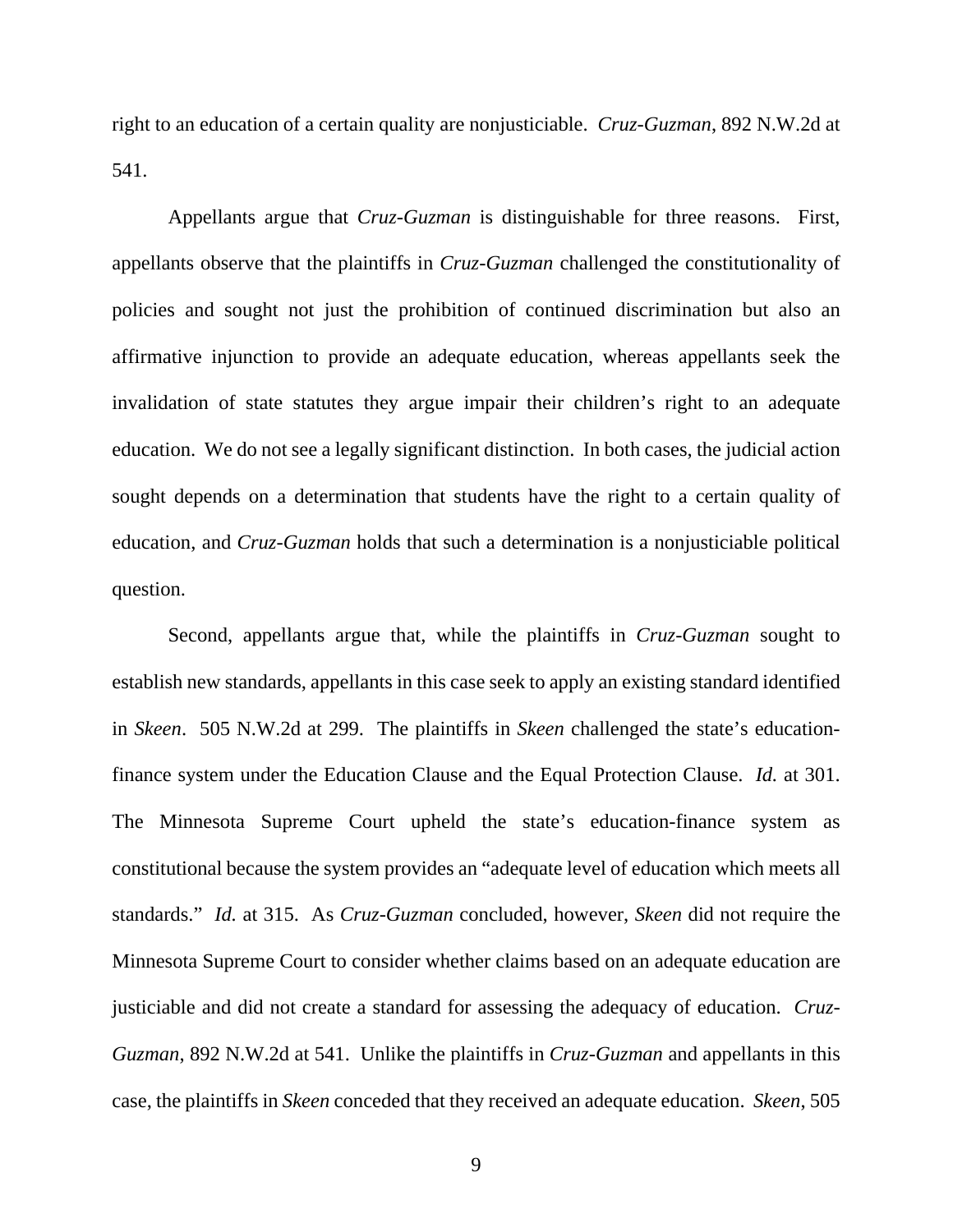N.W.2d*.* at 315. While *Skeen* described the education-finance system as providing an "adequate level of education which meets all state standards," *Skee*n did not "identify the relevant state standards and did not suggest that those standards emanated from the Education Clause." *Cruz-Guzman*, 892 N.W.2d at 541 (quoting *Skeen*, 505 N.W.2d at 315). "Most importantly, the supreme court did not consider or discuss whether it would be appropriate for the judiciary to establish qualitative educational standards." *Id.* We adhere to *Cruz-Guzman*'s conclusion that *Skeen* did not decide whether claims based on a right to an education of a certain quality are justiciable.

Finally, with or without *Skeen*, appellants argue that, unlike in *Cruz-Guzman*, here we can examine "state standards"—statutes and administrative rules on teacher effectiveness—to develop the necessary constitutional standard. In *Cruz-Guzman*, we rejected the plaintiffs' argument that the constitutional standard for assessing the issue in their case could be based on data about standardized test scores and graduation rates. *Id.* at 538. Similarly, appellants cite two possible sources for state standards that supposedly provide the measure of an "effective teacher." Appellants first cite the teacher-tenure statutes. While the teacher-tenure statutes specify that school districts may terminate teachers for "inefficiency in teaching," the teacher-tenure statutes do not define "inefficiency in teaching" or set standards for identifying ineffective teachers. Minn. Stat. §§ 122A.40, subd. 9, .41, subd. 6. Second, appellants cite the rule for "Standards of Effective Practice for Teachers." Minn. R. 8710.2000 (2015). This rule contains 10 standards made up of a total of 125 subparts used for determining whether to grant teacher licensure to an individual candidate. *Id.* Even if this 125-part test provided a judicially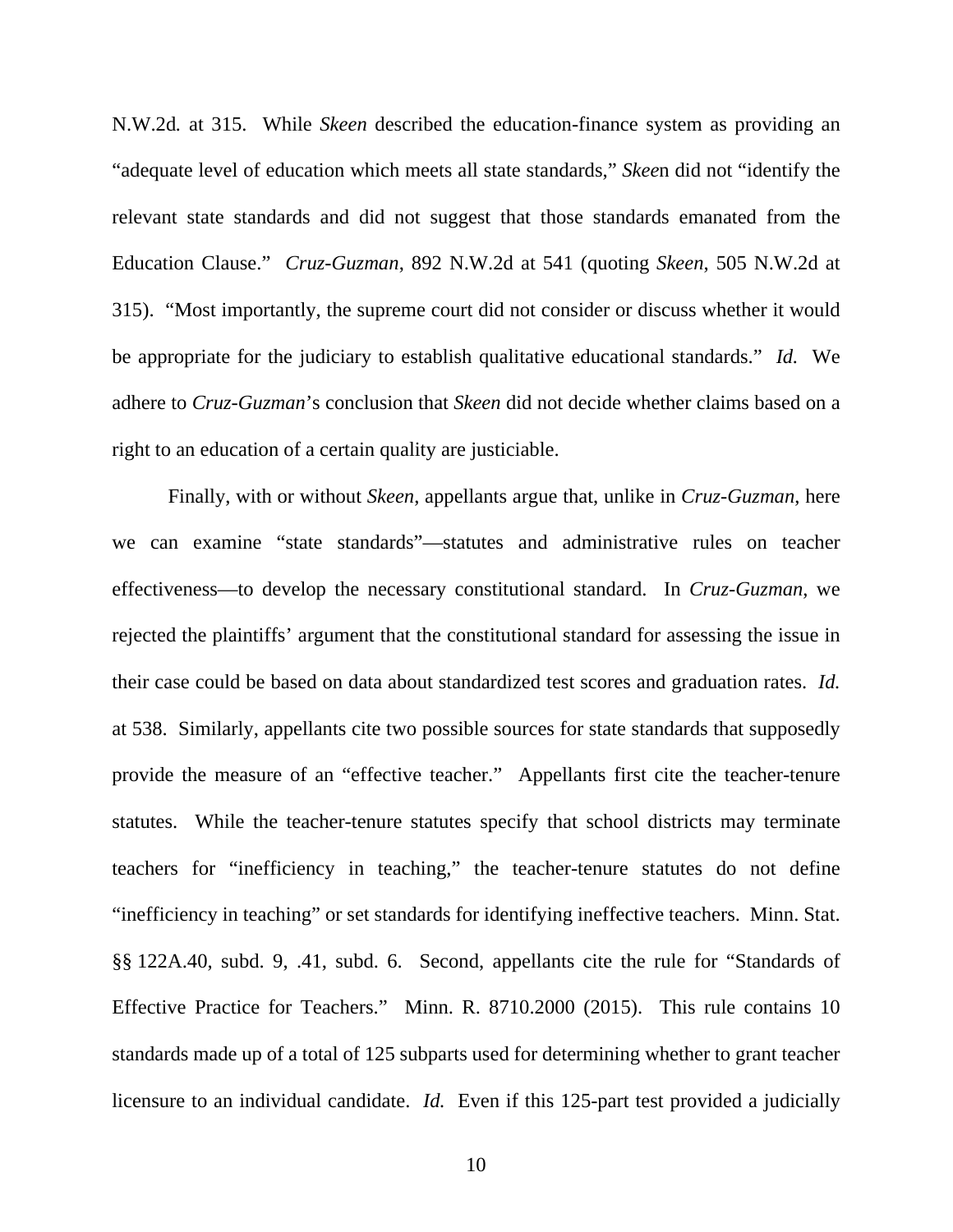"manageable" constitutional standard for determining whether an individual teacher is effective, *see Baker*, 369 U.S. at 217, 82 S. Ct. at 710, it does not establish an overall effectiveness-in-teaching standard required for an adequate education. Thus, even if statutes and administrative rules could be relied upon to define a standard of constitutionally required effectiveness in teaching, they do not do so here.

In sum, appellants' claims under the Education Clause and Equal Protection Clause present nonjusticiable political questions because they are based on a right to an education of a certain quality. *Cruz-Guzman*, 892 N.W.2d at 534.

## **II. The district court did not abuse its discretion by dismissing appellants' claims without affording them an opportunity to amend their complaint.**

Appellants argue that the district court abused its discretion because it did not afford appellants the opportunity to amend their complaint. The district court has broad discretion in deciding whether to allow an amendment to the complaint, and its decision will not be reversed absent an abuse of discretion. *St. James Capital Corp. v. Pallet Recycling Assocs. of N. Am., Inc.*, 589 N.W.2d 511, 516 (Minn. App. 1999).

In their memorandum opposing respondents' motion to dismiss, appellants requested to amend their complaint if the district court dismissed their claims. Appellants never filed a motion to amend. In *St. James Capital Corp.*, the appellants did not formally move for leave to amend but instead requested to do so in their memorandum opposing respondents' motion to dismiss. *Id.* This court affirmed the district court's denial of the appellants' request, ruling that the appellants did not properly bring a motion for leave to amend before the district court. *Id.* Similarly, here, no motion for leave to amend was